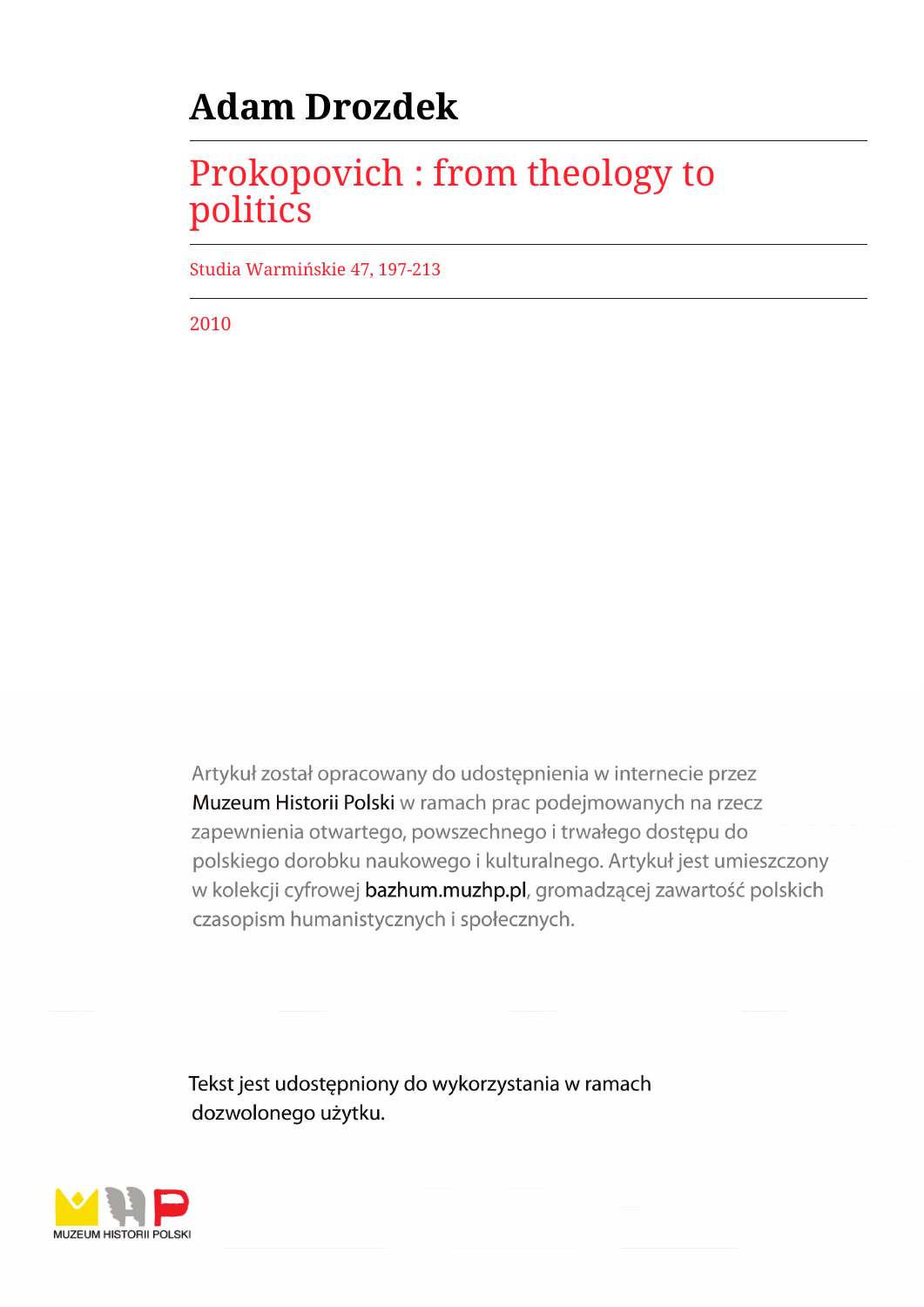## **Prokopovich: from theology to politics**

T r e s  $\acute{c}$ : – 1. The Biblical authority. – 2. God. – 3. The world. – 4. Man. – 5. This world and the next.  $-6$ . The Church and the state.  $-$  Streszczenie

Prokopovich was one of the most important figures in the history of the Russian church. His name evokes two sentiments. He was well-educated, well-read, a brilliant theologian and philosopher, a very effective writer and preacher, a promoter of science and active participant in the development of the education system in Russia. On the other hand, he was instrumental in subjugating the Church under the state's rule as Peter I's theological henchman, working indefatigably to justify this subjugation, authoring many nauseatingly servile speeches adulating every aspect of Peter  $\Gamma$ 's activity<sup>1</sup>.

Eleazar Prokopovich was born in 1681, studied in the Kiev Academy, and continued his studies in schools in Poland and in Rome during which time, for education's expediency, he became a Uniate monk with the name of Elisei. After his return, in 1705, he became an Orthodox monk and took the name of Theofan/Feofan. At that time, he became a lecturer of the Kiev academy where he taught rhetoric, poetics, theology, philosophy, physics, and mathematics. He left extensive lecture notes, some of which were published only several decades after his death in a multivolume *Christianae orthodoxae theologiae*. During his tenure in the Academy, he wrote a play, *Vladimir*, to illustrate the use of Russian, rather than antique, themes in art. In 1707 he became a prefect of the Academy, the second person in the Academy after the rector, and in 1711, he became the rector of the Academy and professor of theology. In 1716, he was summoned by Peter I to Saint Petersburg.

At the beginning of the 18<sup>th</sup> century, the memories of the patriarch Nikon were fairly fresh. Nikon had made a strong-willed attempt to elevate the status of the church during the reign of tsar Alexis. This action would have meant reducing the position of the tsar. However, the attempt did not fare well for the Church since it led to a schism inside the Orthodox Church and, eventually, to the demise of Nikon himself. However, the attempt was sufficiently strong to convince tsar Peter I that

 $<sup>1</sup>$  In the tone of his speeches, however, he was not alone as testified by speeches of, for exam-</sup> ple, Stefan Iavorskii and Gavriil Buzhinskii.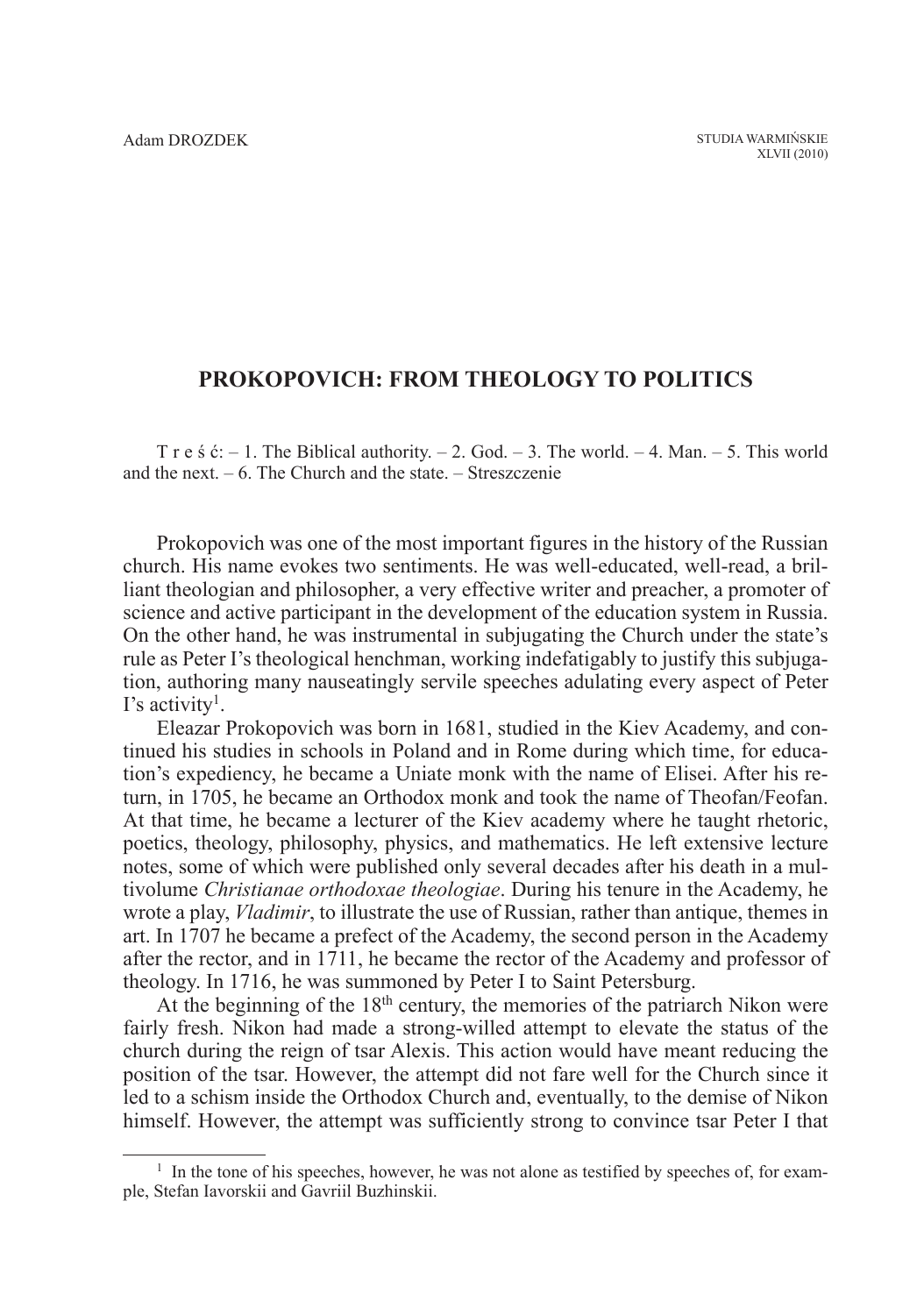the position of the Church must be clearly subdued to the power of the state, i.e., the tsar himself. Prokopovich was instrumental in bringing about this submission. However, he started initially as a tallented scholar, erudite philosopher and theologian devoted to teaching and writing.

## I. The Biblical authority

The highest authority for Prokopovich was the Bible; only the Bible should be the principle of theology since it is the word of God, His letter to people, as it were<sup>2</sup>. The Bible is the source not only of religious and theological knowledge, but also of physical knowledge. Therefore, for example, it is wrong that some follow Aristotle in their belief of the eternity of heaven, "as if the Holy Scripture should serve philosophy and not philosophy [should serve] the Holy Scripture, as if the authority of Aristotle were greater than God's"  $(T 2.339)^3$ . However, Biblical arguments, Prokopovich believed, should not be used indiscriminantly. In making a philosophical argument, philosophical reasoning should be used: "it would be improper for a philosopher to prove his argumentation with history and the proof of the Holy Scripture"<sup>4</sup>. Apparently, Biblical principles can and should be used to form philosophical principles, but philosophical argumentation should somehow be confined to philosophical ground only. However, natural philosophy, that is, natural sciences have their place in helping man to acquire knowledge as well, and "even the most renowned pillars of the Church advocate study also of the physical world" (D

<sup>3</sup> The following references will be used:

 $C - [F. P r o k o p o v i c h]$ , The Russian catechism, London 1723, a translation from German of Erste Unterweisung der Jugend which is a translation from Russian of Prokopovich's Первое учение отроком, Санкт-Петербург 1720.

D – [Ф. П р о к о п о в и ч], Духовный реглямент, w: П. В. В е р х о в с к о й, Учреждение Духовной коллегии и Духовный регламент, Ростов-на-Дону 1916, vol. 2, 1.3–105 and F. P r ok o p o v i c h, The Spiritual Regulation of Peter the Great, Seattle: University of Washington Press 1972.

M – Th. P r o k o p o w i c z, Miscellanea sacra, Wratislaviae 1744.

 $P - [F, P \, r \, o \, k \, o \, p \, o \, v \, i \, c \, h]$ , Peter the Great: his law on the imperial succession, the official commentary: Pravda voli monarshei, Oxford: Headstart History 1996 [1722].

R – Ф. П р о к о п о в и ч, Разговор гражданина с селянином да певцем или дячком церковным, in: П. В е р х о в с к о й, jw., vol. 2, 3.28–78.

S – Ф. П р о к о п о в и ч, Слово о власти и чести царской, in his Сочинения, Москва: Издательство Академии наук СССР 1961, 76–93 and F. P r o k o p o v i c h, Sermon on royal authority and honor [1718], in M. Raeff (ed.), Russian intellectual history: an anthology, New York: Harcourt, Brace and World 1966, 14–30.

<sup>4</sup> T – Ф. П р о к о п о в и ч, Філософські твори, vols. 1–3, Київ: Наукова Думка 1979–1981, w szczególności: Логіка, 2.10–112; Натурфілософія, або фізика, 2.116–502; Етика, 2.506–515; Листи, 3.190–309.

Ф. П р о к о п о в и ч, Рассуждение о нетлении людей святых и угодников божиих, в киевских пещерах нетленно почивающих, Москва 1786; В. М. Н и ч и к, Феофан Прокопович, Москва: Мысль 1977, 35.

<sup>&</sup>lt;sup>2</sup> Th. P r o k o p o w i c z, Christianae orthodoxae theologiae, Leipzig 1782, vol. 1, 11, 17, 25; Ю.Ф. С а м а р и н, Стефан Яворский и Феофан Прокопович, in his Сочинения, Москва: Мамонтов 1880, vol. 5, 72, 73.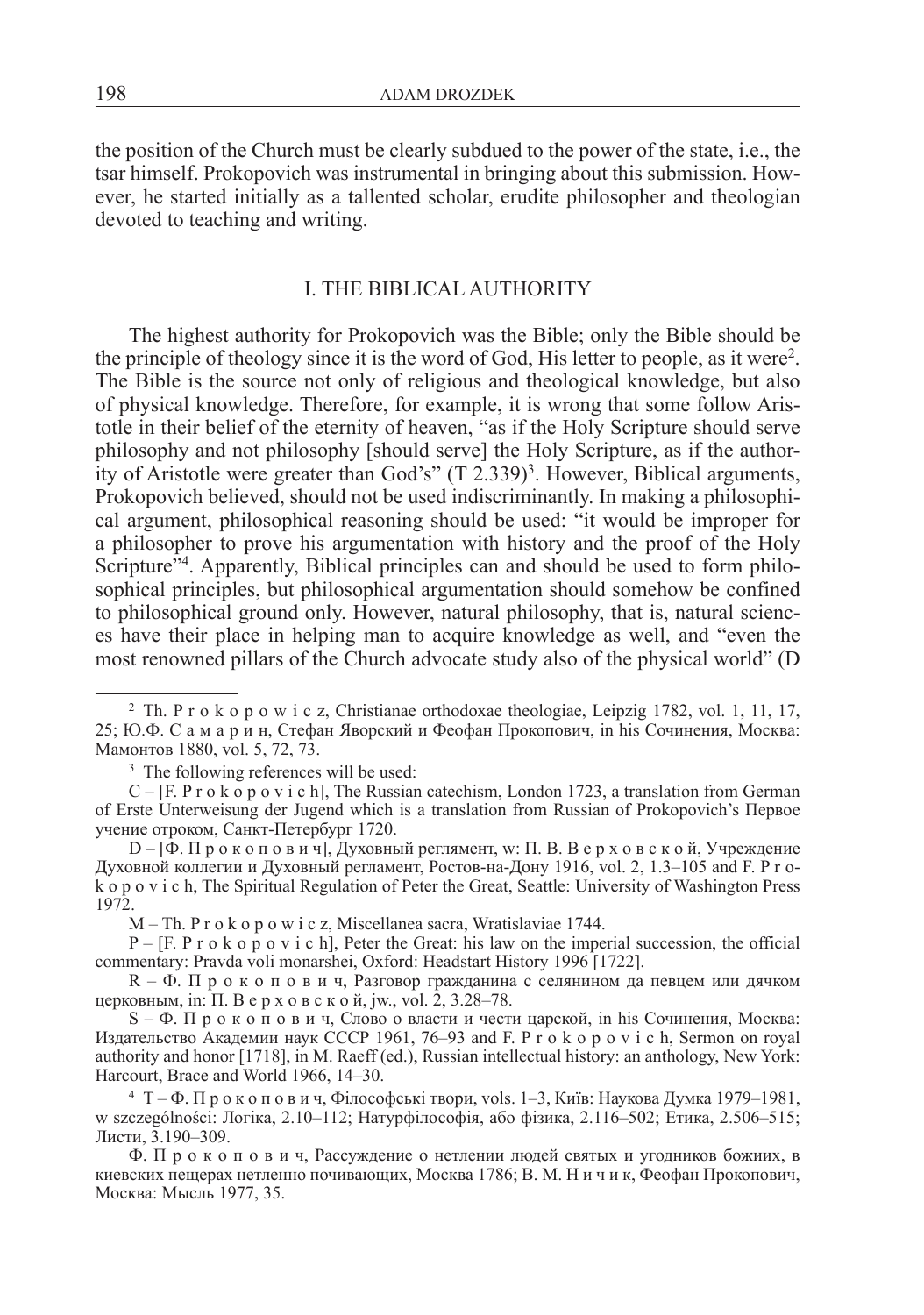52/31). The investigation of nature can and does provide knowledge of God, since "only by means of physical observations we can know God who judges people according to their merits. God reveals them the knowledge of the world in his works and shows his eternal power which is in his words and which creates everything"  $(T \ 2.117)$ . "To speak about God – is the task of theology [...] but a physicist can also say something about God [...] but not in the sense, what attributes he has, but in the sense that he is a prime mover, the cause of all motion which takes place in this world of material things, [and is] so worthy of admiration" (T 2.270). Physics can do much to know the Bible better. For example, as physics teaches, in nature, the oak is, in a way, in an acorn, a chicken is in an egg, so it should not be absurd that Christ is in a small piece of the communion bread (T 2.118).

It is one thing to treat the Bible as the highest authority, while it is another thing to interpret its statements. This is important when the Bible is confronted with the data provided by science, as in the case of the mobility of the earth. The Bible speaks about an immobile earth being in the center of the universe, but this statement can be taken metaphorically (T 2.368) just as the statement that God is strolling (T 2.369). Also, "the sun and the moon are called large lights, although the moon, as [the astronomers] teach, is smaller than all planets except for Mercury [...] Therefore, Moses spoke not according to the research of astronomers, but according to the normal way of speaking, and the Holy Scripture makes similar errors in many cases" (T 2.305). The reference to "errors in the Scripture" was quite precarious considering that fact that it could have led to the stake, as it was the case with Quirinus Kuhlmann<sup>5</sup>. It is one thing to state that the Bible should be interpreted allegorically, at least in some cases, and another thing to state that it is filled with errors.

It was obvious to Prokopovich that metaphoric interpretation should be included when approaching the Bible. However, what should be interpreted literally, what metaphorically? He criticized scholastic allegoric interpretation of the Bible, this "harmful pestilence of misuse", and recommended literal meaning. Allegorists, in his view, "laugh at simpletons who understand all speech the way it was written. They transform each word in any and which way and chasing a secret meaning they pollute the obvious" meaning<sup>6</sup>. He stressed the use of context for proper understanding and comparison with similar uses. "Anyone can concoct silly allegories, even the most unbelieving street charlatan"7 . It appears, then, that metaphoric interpretation should be tried as the last resort, when literal meaning is impossible to maintain.

The final decision concerning the interpretation of the Bible belongs to the seven ecumenical councils which shed proper light on the Biblical statements. Therefore, the Bible by itself is not sufficient for an Orthodox believer, and the Protestant *sola scriptura* doctrine, although sometimes endorsed by Prokopovich, is ultimately rejected by him. He agreed with the Orthodox teaching that "the properly held ecumenical councils are infallible and most certain principles of faith" (M 52)<sup>8</sup>.

<sup>5</sup> В.Г. С м и р н о в, Феофан Прокопович, Москва: Соратник 1994, 44.

<sup>&</sup>lt;sup>6</sup> Th. P r o k o p o w i c z, Christianae orthodoxae theologiae, vol. 1, 140–141;  $\Pi$ . M o p o 3 o B, Феофан Прокопович как писатель, Санкт-Петербург: Балашев 1880, 131, 108.

 $7$  Th. P r o k o p o w i c z, jw., vol. 1, 158; П. М о р о з о в, jw., 132.

<sup>8</sup> Th. P r o k o p o w i c z, jw., vol. 1, 267–269; Ю.Ф. С а м а р и н, op. cit., 86–89.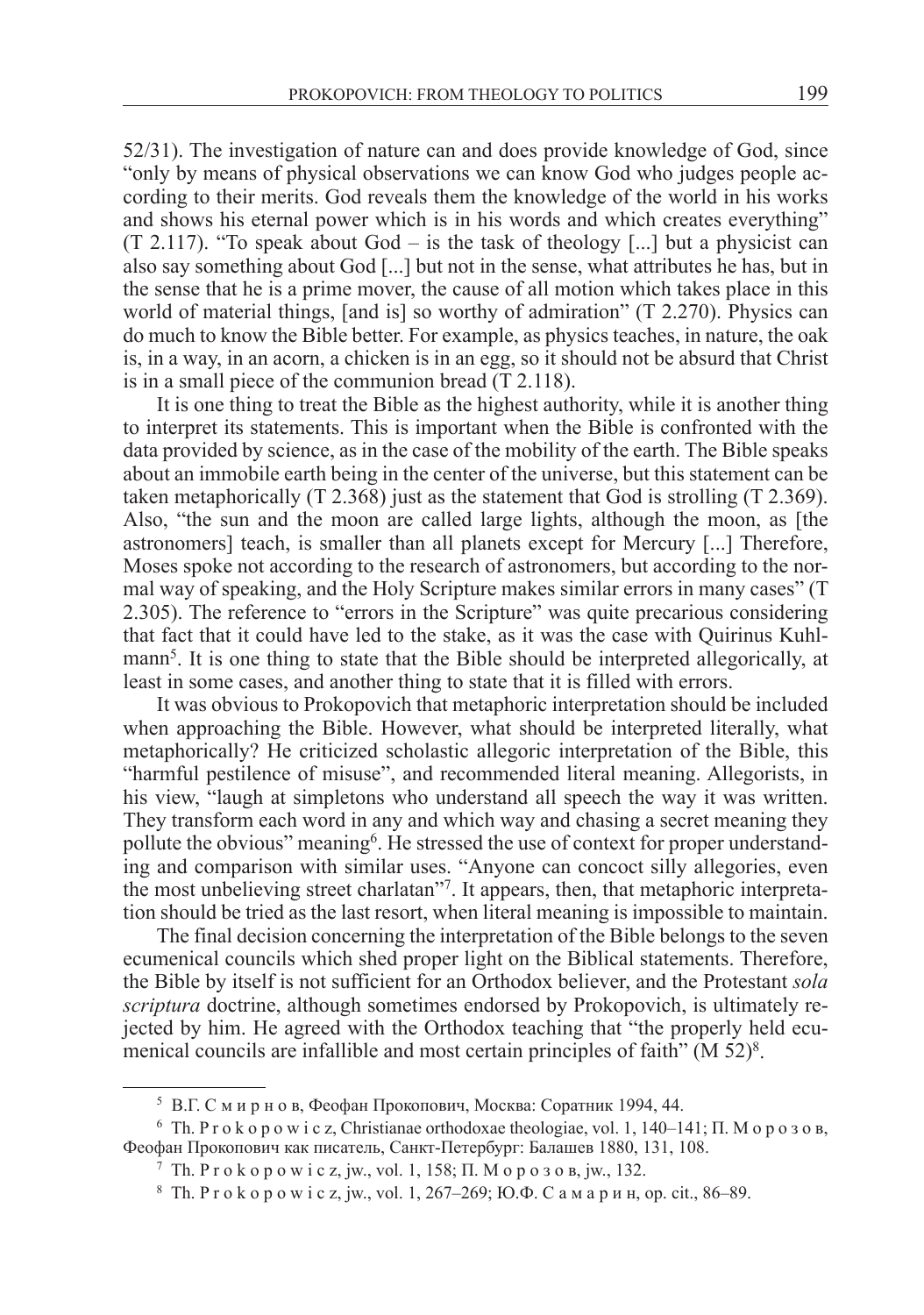Although the Bible is the highest authority, with unbelievers in his mind, Prokopovich tried to prove veracity of the Bible with rational means. In his view, there are four types of proofs that can be provided: 1. the fulfillment of Biblical prophecies, 2. the signs and miracles performed for confirmation of teaching, 3. the powerful spreading of Christianity, and 4. the recognition of the Bible even by enemies of its  $mess a \cdot e^9$ .

Also, the laws of logic seem to trump the Biblical statements. According to Prokopovich, "even if God himself constructed a syllogism against some dogma of the Gospel and showed that it is true and the most correct, I would say that it is right that, for this reason, the Gospel itself is wrong" (Logic T 2.109). This may be considered a purely hypothetical, albeit, religiously, somewhat perilous statement, because, in reality, the Bible never contradicted syllogistic reasoning. After all, the omniscient God inspired the Bible, and He would not have used reasoning that is false.

## II. God

The source of all being is God. Only God exists by necessity, so much so, that He may not expunge His own existence: "Only God is so necessary that he does not depend on any other cause and he cannot not exist even if he wanted to" (T 2.90). God existed "before the existence of the world [...] as the most perfect reason"<sup>10</sup> and before "in time, out of nothing creation of all things was performed [...] all these things always existed in his reason, as archetypes, that is, primal images<sup>"11</sup>. As befits God, He is eternal, infinite, omnipotent, and omniscient. However, these attributes do not adequately reflect His being, or, rather, because of the human limitations, we do not fully grasp the true meaning of these attributes. More adequate knowledge is in negative terms – God is not light nor darkness, not flesh – than when using positive terms: omnipotent, omniscient, best. Although these are truths, we do not know them as they are (T 2.130) since "with human reason we cannot comprehend the essence of eternal and uncreated nature" of God (M 259). In this, Prokopovich followed the spirit of the apophatic theology of the Orthodox faith. However, limited as the knowledge in positive terms is, Prokopovich very frequently characterized God in these terms.

From God's infinity and omnipotence it follows that 1. because an infinite power corresponds to infinite effect, God can create an infinity of things; 2. because God knows, He can create; He knows that an infinity of things are possible, so He can create an infinity of things; 3. wherever God is, He can create anything; since He is in infinity of places, He can create an infinity of things (T 2.205). God can endow a creation with an infinite perfection, even in the presence of an infinity of created things. Would God be omnipotent if He could not create an infinity of things, infinite magnitude, or infinite perfection? He can create an infinity of things at the same

<sup>&</sup>lt;sup>9</sup> Th. P r o k o p o w i c z, jw., vol. 1, 27; Ю.Ф. С а м а р и н, jw., 75–76.

 $10$  Ф. Прокопович, Рассуждение о безбожии, Москва 1774, 11; В.М. Ничик, jw., 21.

<sup>&</sup>lt;sup>11</sup> Ф. Прокопович, jw., 13; В.М. Ничик, jw., 21.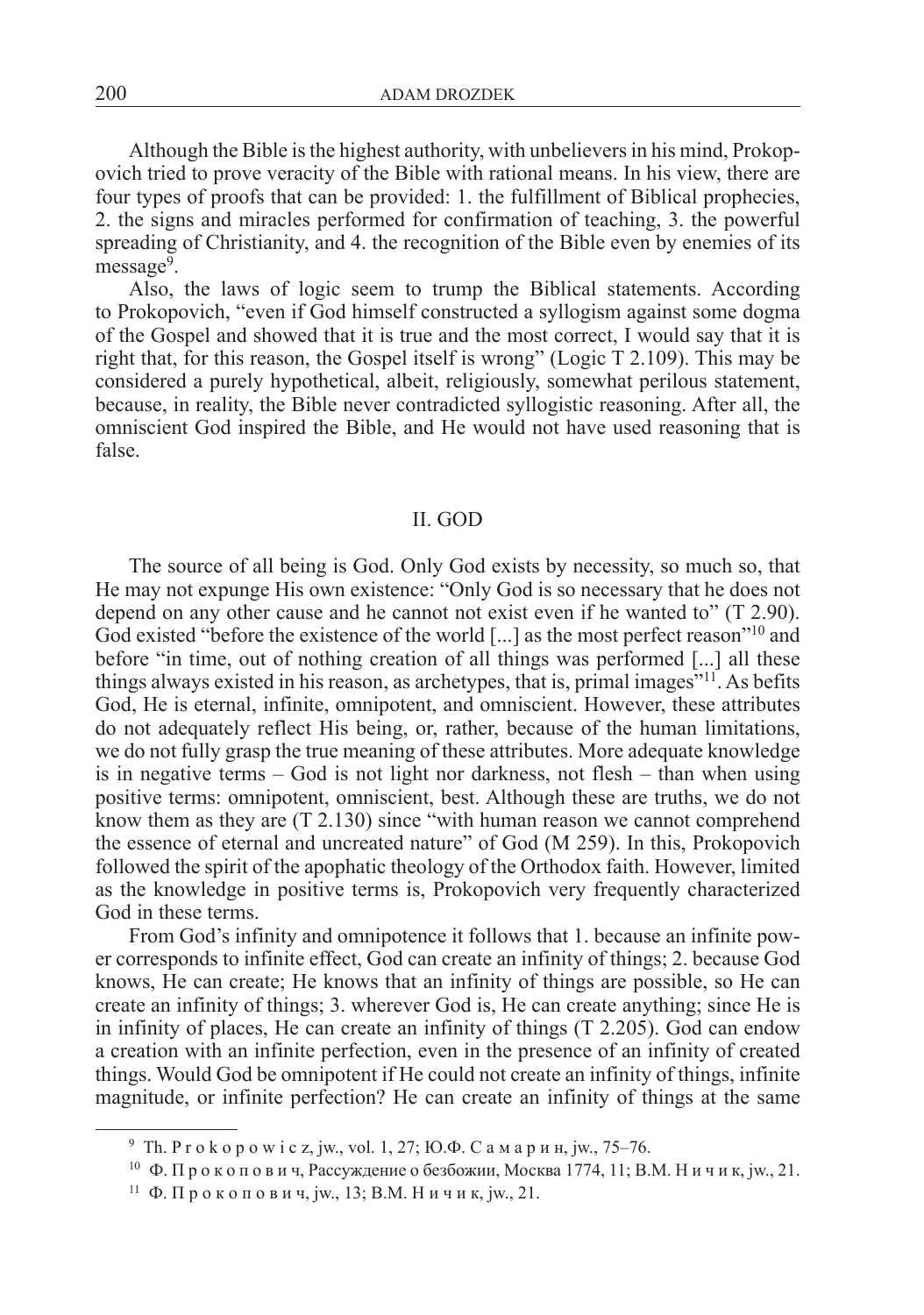time, not necessarily one after another (T 2.206). However, according to Prokopovich, God cannot create an infinite amount of entities, one more perfect than the next and, at the same time, make man most perfect (T 2.204). First, Prokopovich explicitly stated that God is perfect  $(T 2.319)$ ; thus, the hierarchy of perfections does allow the highest perfection, but it can be stated that God is uncreated perfection and others are created, and, as such, they are lesser perfections than that of God. However, even an infinity of created perfections does not exclude the highest created perfection. This possibility can be shown with the aid of Zeno's bisection argument: there is the first perfection, then a perfection greater from the previous by a half, then a perfection greater from the previous by a half and thus greater from the first by three fourths, the next greater from the previous by a half and thus greater from the very first by seven eighths, the next – by fifteen sixteenths, etc., so that the perfection which is twice as perfect as the very first would be the highest although there is an infinity of lower perfections $12$ .

Prokopovich discussed proofs for the existence of God and relied on them. There are eight such proofs: the proof from the existence of the world; from the existence of man; from the presence of an inborn moral law; from the voice of conscience; from the omnipresence of the idea of God among people; from the necessity of the first cause; from the rational organization of nature; and from the immutability of Biblical truths and the astounding Biblical prophecies<sup>13</sup>. Interestingly, he did not present Anselm's ontological proof<sup>14</sup>. It seems that he found the cosmological proof and the proof from design most convincing. He wrote that "the greatest and most obvious proof that the world did not arise accidentally [...] but was created by some wisest and, at the same time, the most powerful creator, is the size of this world, its beauty, diversity, structure, different kinds of things [... and] the harmony of all things." Just as Homer's poems did not arise from putting together chaotically scattered letters, so the world did not arise from a chaotic motion of atoms (T 2.292). Also, in his play *Vladimir*, when Vladimir asked the philosopher how we know that an invisible God exists, the answer was that even the Greeks knew that God exists when they considered the presence in the world of so many things that work together harmoniously toward one goal: "the lights have their paths, waters know their shores, the earth knows its times, fruits come from it, each of them in right time. Seeing this, philosophers decided: 'impossible for these things to be without a principle/beginning and necessary rule. But someone created that, maintains, and does not allow to fall apart, and structures with wise design: that task is fitting for God", one God, since the principle can only be one, stated Prokopovich through the philosopher<sup>15</sup>.

<sup>&</sup>lt;sup>12</sup> Prokopovich referred to Zeno of Elea when discussing the problem of continuum, although he confused him with Zeno of Citium (2.220). Elsewhere, he did mention Zeno of Elea (2.56).

<sup>13</sup> В.Г. С м и р н о в, jw., 55. "The richness of scientific material and strong logical reasoning make this part one of the best parts in all treatises [i.e., in Christianae orthodoxae theologiae]", Ф. Т и х о м и р о в, Трактаты Феофана Прокоповича о Боге едином по существу и троичном в Лицах, Санкт-Петербург 1884, 19.

<sup>14</sup> В.М. Н и ч и к, jw., 24.

<sup>15</sup> Ф. П р о к о п о в и ч, Сочинения, jw., 182.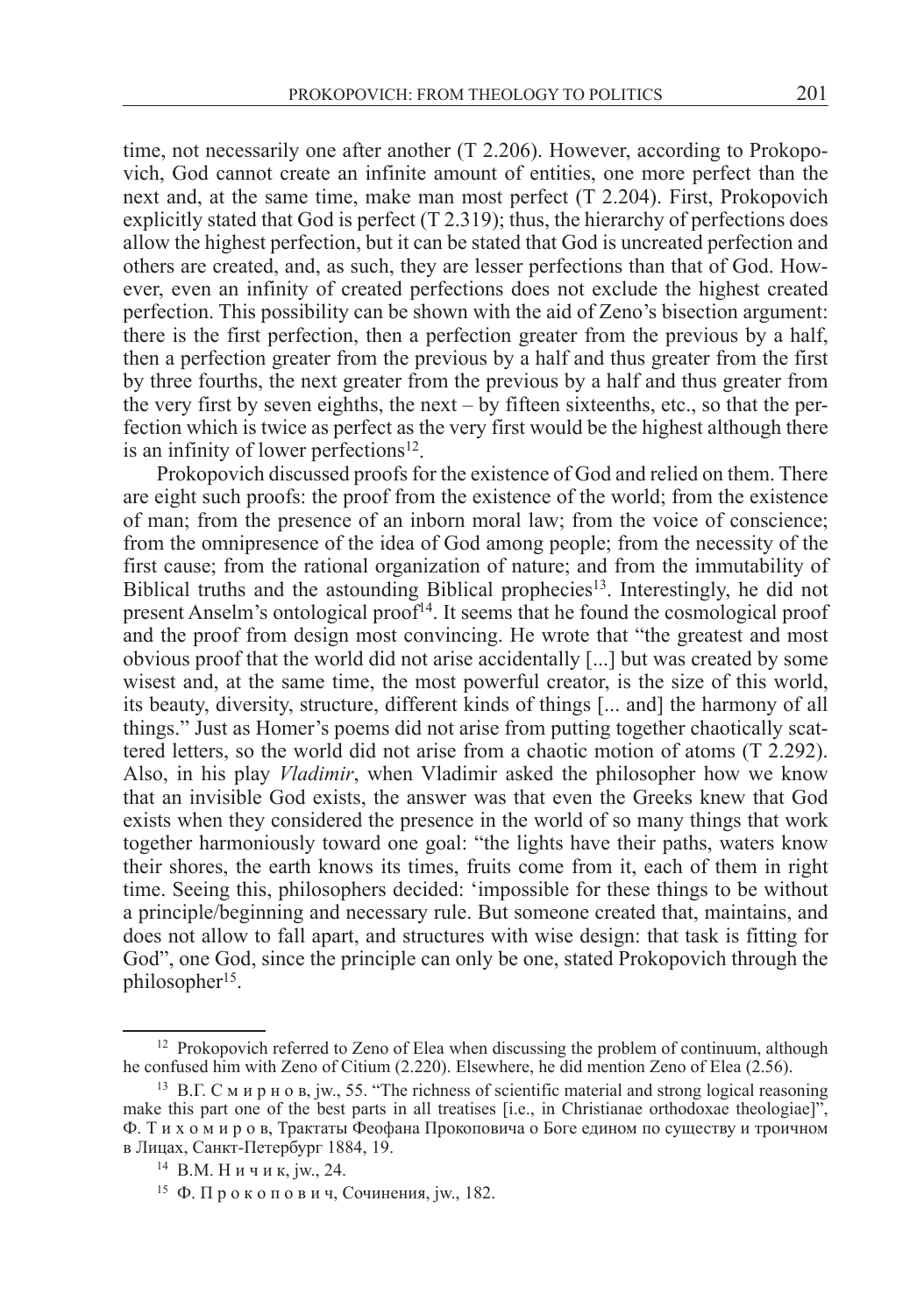#### III. THE WORLD

The world is God's handiwork, created out of nothing (T 2.151) in six days as described in the book of Genesis, although not all details are provided there. This is where natural sciences can help theologians, Prokopovich believed, although he also heavily relied on philosophy. First of all, he accepted the peripatetic-scholastic distinction between matter and form as constitutive elements of material reality. All bodies have a common substrate although it cannot be perceived by the senses (T 2.128). God first created matter, and its amount has not changed since then, so that no new first matter is born nor is the existing matter destroyed; it cannot grow or decrease (T 2.129). Matter is the potency and, by nature, it has to accept forms, which are an act  $(T 2.130)$ , one form in one part of matter  $(T 2.129)$ . In the Cartesian spirit, he stated that "we grasp all matter in the analysis of its essence as extension in every direction, that is, as having breadth, length, depth, height and other figures"16. The distinction between matter and form is of ontological nature since, in nature, they are so intricately connected that matter cannot exist without form, even by God's will (T 2.132). It is thus a self-imposed limitation, since it is, after all, God who created nature that way. In this design, God also follows a principle ascribed to God by Prokopovich that "it would contradict the divine providence if some, even the smallest thing in this world would be empty and inactive and without any application"  $(T 2.132)$  – which is an adopted Aristotelian principle that nature does nothing in vain.

God so arranged the world that when something is born, something is destroyed to provide matter for the new body; when something dies, then immediately something else emerges so that matter does not remain bare, without a form, which would be impossible by its nature (T 2.129). This is the way things have been since the moment of creation. Therefore, when the Bible says that, at first, the earth was without form, that should be understood in such a way – as Prokopovich stated after Basil – that God did create matter at the same time as forms since before the actual creation, God thought in His spirit what to create and thought about what the world should be and made at the same time matter that coexists with its form (T 2.133). The argument is far from convincing, because this does mean that matter can exist in separation from the form – in spite of philosophical argumentation – but the discussion of the problem is dismissed by the statement that to say otherwise is heretical (T 2.134).

Where do the forms come from? This is a great mystery of nature (T 2.135). It is clear that a new form comes not from matter but from the form of the active cause (T 2.140). However, it is still unresolved exactly how new forms are generated (T 2.141). If we don't know something, then we admit that we don't know it. Better to admit ignorance than to invent explanations. Prokopovich simply admitted his inability to provide a satisfactory philosophical explanation of the problem of origin of forms (T 2.142).

There is no void in the world and thus "there cannot be any place without a body in it" (T 2.256). On the other hand, "an angel is a spirit, he has no relation to the

<sup>16</sup> Ф. П р о к о п о в и ч, Рассуждение о безбожии, Москва 1774, 22; B.M. Н и ч и к, jw., 48.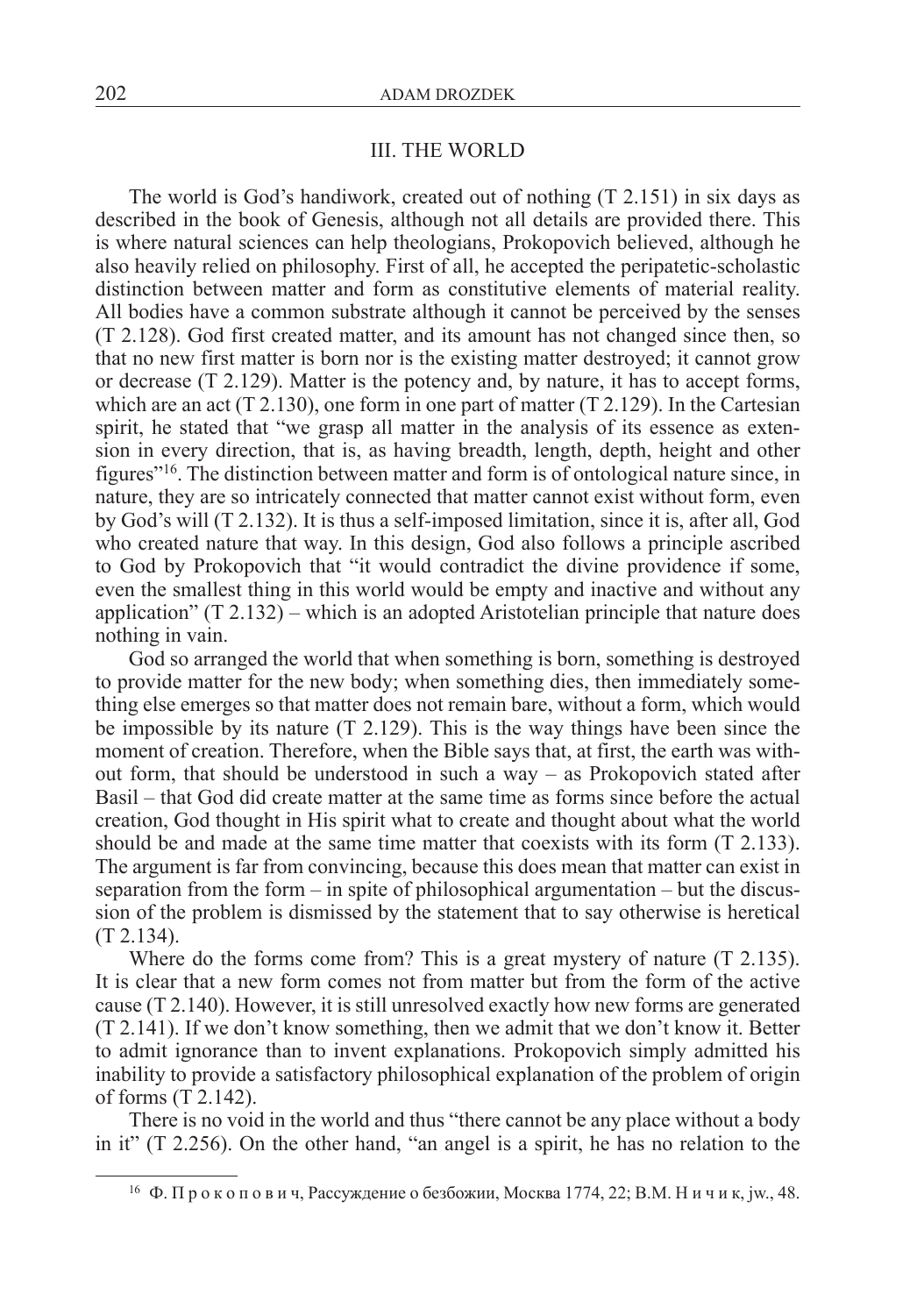material space and thus in the place in which it is, it is not alone, but along with a corporeal entity" (T 2.239). The same stands for the soul in the human body. However, God can cause that even two bodies can simultaneously exist in the same place by interpenetration (T 2.244); this is exemplified by the Biblically testified fact that Christ exited the grave without rolling the stone and that He entered a room although the door was closed  $(T\ 2.245)$ . Which leads us to the problem of miracles, which is connected with the problem of causality.

God is the first cause as the creator of the universe, but God should not be understood in the deistic fashion as the creator who withdrew from His creation after bringing the world into being. God is an immediate preserving cause of all things; otherwise, everything would turn into nothingness (T 2.162). However, when creating the world, God saw to it that nothing can arise without His help, and He decided to give all things their own natural preservation power. This power is of different strength in different things (T 2.165). As Prokopovich emphasized, without God's maintenance, the world would immediately perish (M 261); nothing can be born and be created without God's help; no creation can exist without God's support, and no creation can do anything without God's help. This constant support is not only the reflection of God's providence but also of His omnipotence, since if "God ['s activity] did not coincide with other causes, this would imply that he cannot obstruct them if he wanted to, unless by application of opposition" (T 2.167). That is, miracles are possible because God is in the constant control of the workings of natural causes, and the application of these causes can at any moment be suspended. This seems to contradict Prokopovich's statement that "God does not contradict himself and he in no way changes his already established laws"17. This may mean that miracles are results of rare coincidence of a few natural laws thus resulting in a rare phenomenon. This may also mean that God does not change a particular law, but He withdraws His support to maintain the workings of that particular law, thereby, as it were, annihilating it for a moment so that a miracle may be produced. This may be the way to understand a somewhat cryptic explanation that God allows fibers to burn since "if he did not allow it, that they are destroyed, then he himself would violate his own law. If he actually did it, he would do it in a natural way – since to do it supernaturally means entering the domain of miracles – which is not a violation of his law, but is only its particular application" (T 2.165–166).

Through His support of the workings of natural laws, God has an intimate contact with the world. Nothing can truly work on its own unless supported by God. There is, as it were, a constant influx of divine energy that keeps the world going, and the course of the world can at any moment be changed at God's pleasure. God does not perform any change randomly or whimsically; therefore, the natural laws can usually be trusted, but, by the divine will, they can be suspended, which results in a miraculous event. Miracles thus are a reality, but they are exceptional events. Hence, "nothing can blindly be ascribed to a supernatural act of God except for the [events] about which we are firmly convinced that they cannot be counted as normal" (T 2.404).

<sup>17</sup> Ф. П р о к о п о в и ч, jw., 85; B.M. Н и ч и к, jw., 38.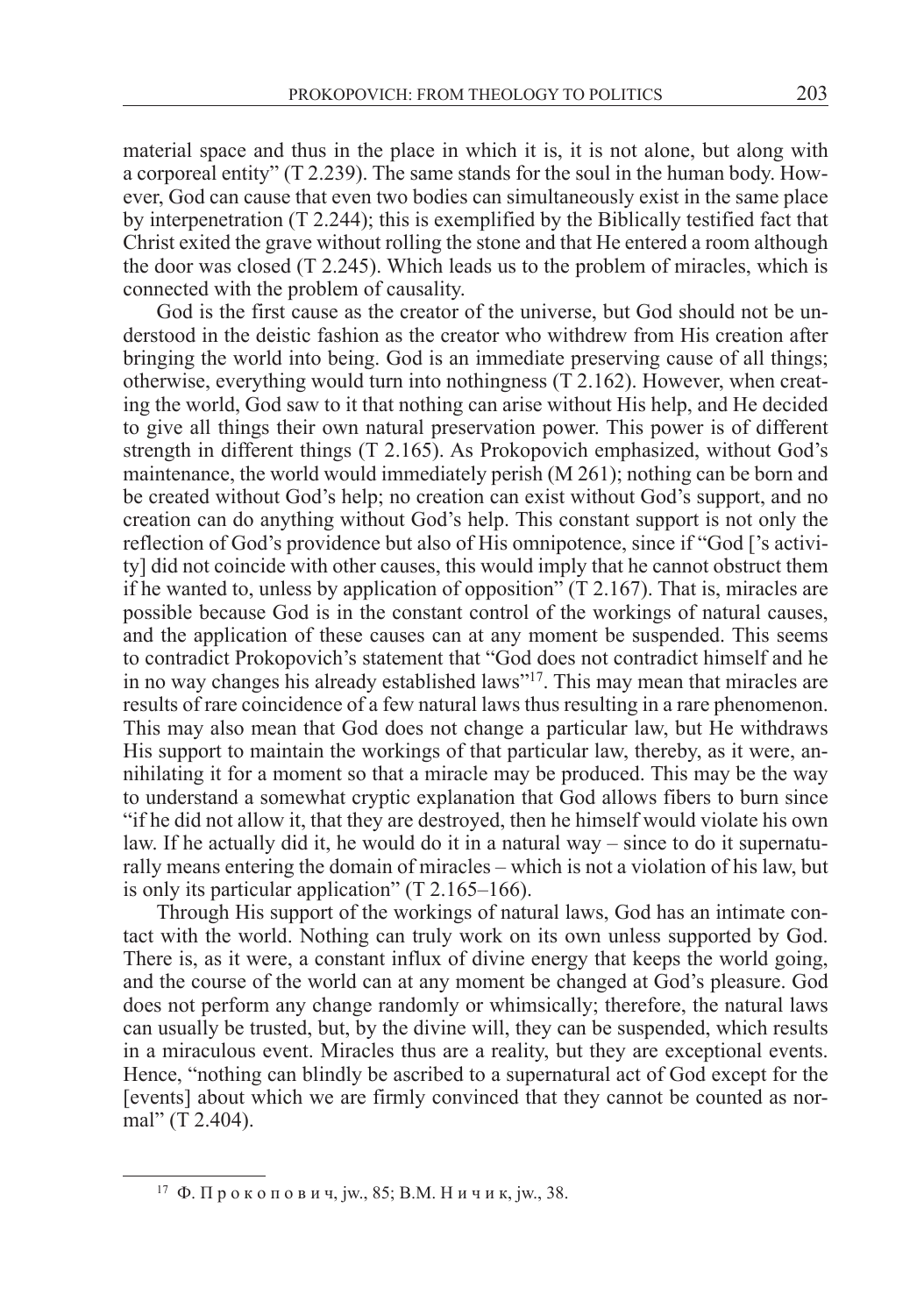Natural explanation thus should be attempted first, but not always should it be stubbornly pursued. Prokopovich discussed at length the phenomenon of the preservation in Kievan caves of bodies of saintly personages. He concluded that the fact that the bodies did not disintegrate was not a natural phenomenon  $(T 2.422)^{18}$ . What is not caused by natural causes is caused by God. Imperishability of these bodies is not caused by good works, but by God  $(T 2.423)$ . We cannot know why God preserved these bodies but not others, since God's thoughts are too profound for us (T 2.424). Interestingly, the phenomenon was apparently also testified by the preservation of bodies of those who stubbornly resisted the light of faith. The preservation was due, according to Prokopovich, to the activity of evil spirits, who acted according to God's will to bind the soul of the obstinate to show the power of the priest after whose prayer the body disintegrated and the soul was released (T 2.433; M 118–119).

Prokopovich used the peripatetic teaching concerning the elementary materials from which the world is built, although some details are not altogether clear. He stated that there are five bodily substances (material elements): heaven, earth, water, fire, and air (T 2.284). These five elements were created during the first day of creation when the phrase that "God created the heaven and the earth" is properly interpreted. According to Prokopovich, the heaven in this phrase includes air and heavenly fire, and the earth includes water (T 2.301). What Prokopovich seems to have meant by heaven as an element is aether. "As required by nature of each [element], God placed earth in the lowest place, then water which surrounded the earth, then air, and above air he placed heavenly fire" (T 2.301–302). Where is aether? He stated that the heat of aether is of the same kind as the heat of fire  $(T 2.157)$ , but, confusedly, he also seems to have identified rare air with heavenly aether (T 2.348). Moreover, he reported that some speak about aether which is in the empyrean heaven (T 2.303). There are seven moving heavenly spheres for seven planets and the sphere of stars is immovable. There may be an immovable empyrean – the place for the saved souls – beyond the eighth sphere, the sphere of stars, as claimed by the Church fathers, although there is no Biblical support for  $it^{19}$ . Also, the New Testament speaks about the third heaven. The first heaven may be the space up to the sphere of the moon, the second – all the spheres, the third – the empyrean (T 2.327). Unlike for Aristotle, for Prokopovich the heavenly spheres were made from fire since he mentioned three airy spheres, out of which the highest reaches the fiery or the first heavenly sphere (T 2.384). He insisted that matter of heaven is not different from matter of the sublunary realm. Since God does things in the simplest way, as also stated by Aristotle, why use two different types of matter for the entire universe? (T 2.322) For this reason, the heavens are mutable (T 2.323). However, since heaven is used in different senses by Prokopovich, when he meant heaven as a separate element, he may have meant only aether which fills only the empyrean

<sup>18</sup> С. Я в о р с к и й, Камень веры, Киев 1730, 292.

<sup>&</sup>lt;sup>19</sup> According to Stefan Iavorskii's lectures, the universe consisted of the earth, air, the sphere of fire, the sphere of planets, heavenly waters, and the immobile empyrean – the place of God, И.С. З а х а р а, Борьба идей в философской мысли на Украине на рубеже XVII–XVIII вв. (Стефан Яворский), Киев: Наукова думка 1982, 86.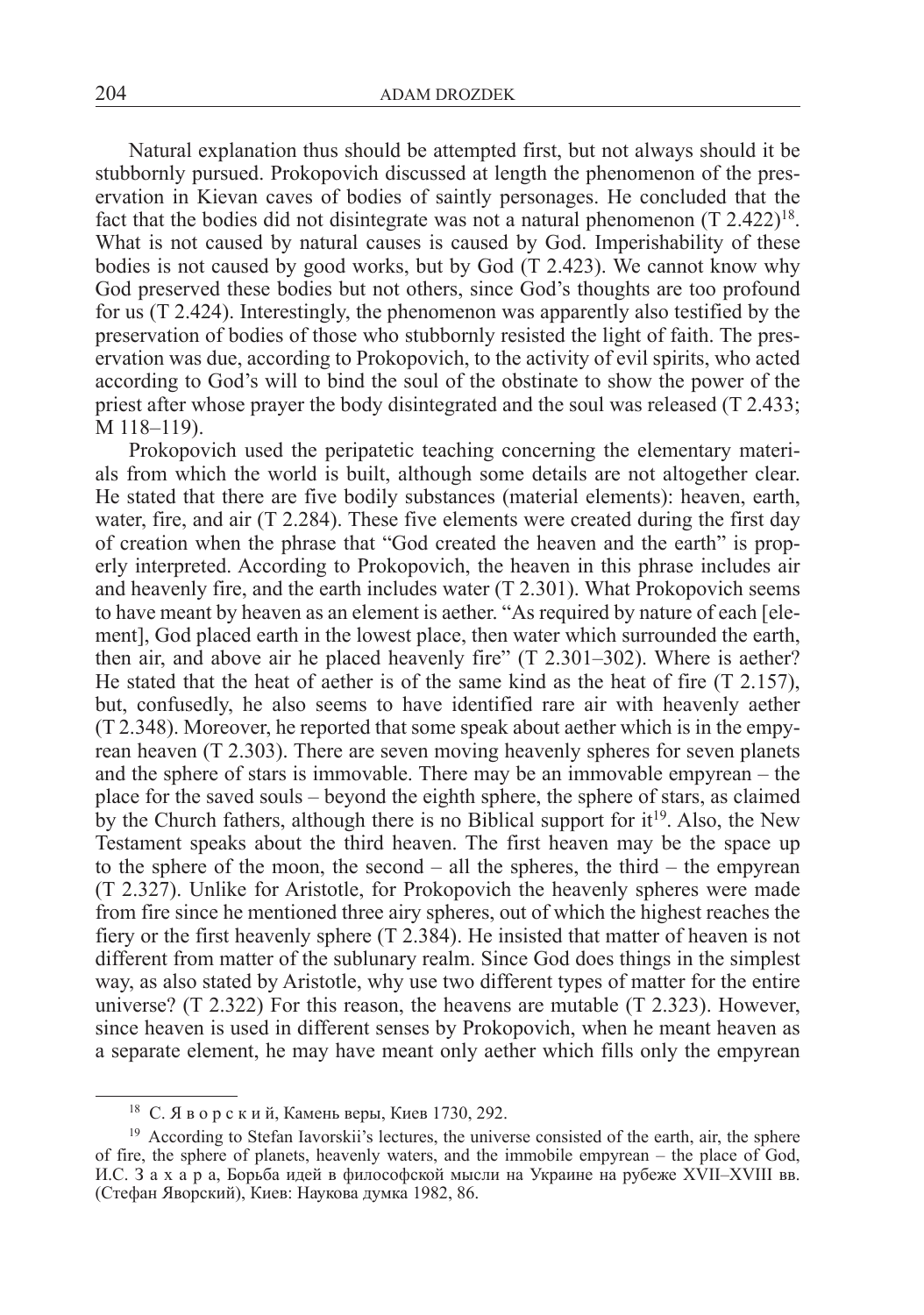whose existence he hesitatingly accepted. Would aether, as the material filling the dwelling place of souls, be of different nature than the four material elements? If so, it should have a nature fitting the nature of souls; it should be some kind of spiritual material. Since souls are created beings, the spiritual dwelling place for them could also have been created from the material suitable to the nature of souls.

## **IV. MAN**

The harmony and grandeur of nature are also fully present in man, at least in man before the fall<sup>20</sup>. "All advantages distributed in nature only in him are concentrated and he is another world equal to the entire nature, if not in magnitude, then in perfection" (M 260). Man is a corporeal and spiritual being, the being that possesses a soul which God endowed with freedom and reason  $(M 281)^{21}$ . These are the highest human faculties, since the image and likeness of God in man lie in reason and free will (T 2.309; R  $58-59$ )<sup>22</sup>. This freedom and rationality make man the crown of God's creation and thus, "those who ascribe reason to animals are themselves deprived of it." If animals had reason, then they would be free since these two faculties – reason and freedom – are interconnected, but this is not the case. Why endow with reason a being that has no free will? Animals are not free; if they had been, they would have deserved praise for good works and they would have been responsible for their misdeeds. The irrationality of animals can be seen in their specialization; for example, spiders can only weave a web and do that in only one way. Man is not so limited (T 2.186). This specialization argument has also been used by Descartes in arguing in his *Discourse on method* that animals are sentient machines.

Animals are not devoid of any mental faculties. They act because of the built-in instinct; however, instinct is the work of opinion or imagination designed to indicate suitability of something and to determine the desire to escape a danger. This opinion is "a kind of blind imitation of the human reason". Thus, when a woodpecker looks for a particular type of grass, "it is prompted not by an image of grass that it did not see yet with any sensory organ, but by opinion, which guides its flight" (T 2.187). It is puzzling what the mechanism of such guidance can be. If an image is not a guide, and the opinion does not contain any images, how can it lead a bird to a particular place where a particular object can be found? Apparently, the needs of animals are so specialized that the faculty of opinion somehow encodes all of them and is able to direct an animal to a place which fits the encoded responses to its needs. Apparently, when a bird needs some kind of grass, an internal GPS system is automatically activated that leads the bird to the nearest source of the grass.

The soul is the principle of life and also the principle of motion; that is, only living beings are self-moved (T 2.275), and a soulless body cannot move by itself (T 2.117). The soul is a spiritual, nonmaterial entity, and yet an interaction of body

<sup>&</sup>lt;sup>20</sup> Th. P r o k o p o w i c z, Christianae orthodoxae theologiae, jw., vol. 2, 214; IO. $\Phi$ . C a M a р и н, jw., 97.

<sup>&</sup>lt;sup>21</sup> Th. P r o k o p o w i c z, jw., vol. 2, 188; Ю.Ф. С а м а р и н, jw., 92.

<sup>&</sup>lt;sup>22</sup> Th. P r o k o p o w i c z, jw., vol. 2, 196–199; Ю.Ф. С а м а р и н, jw., 94.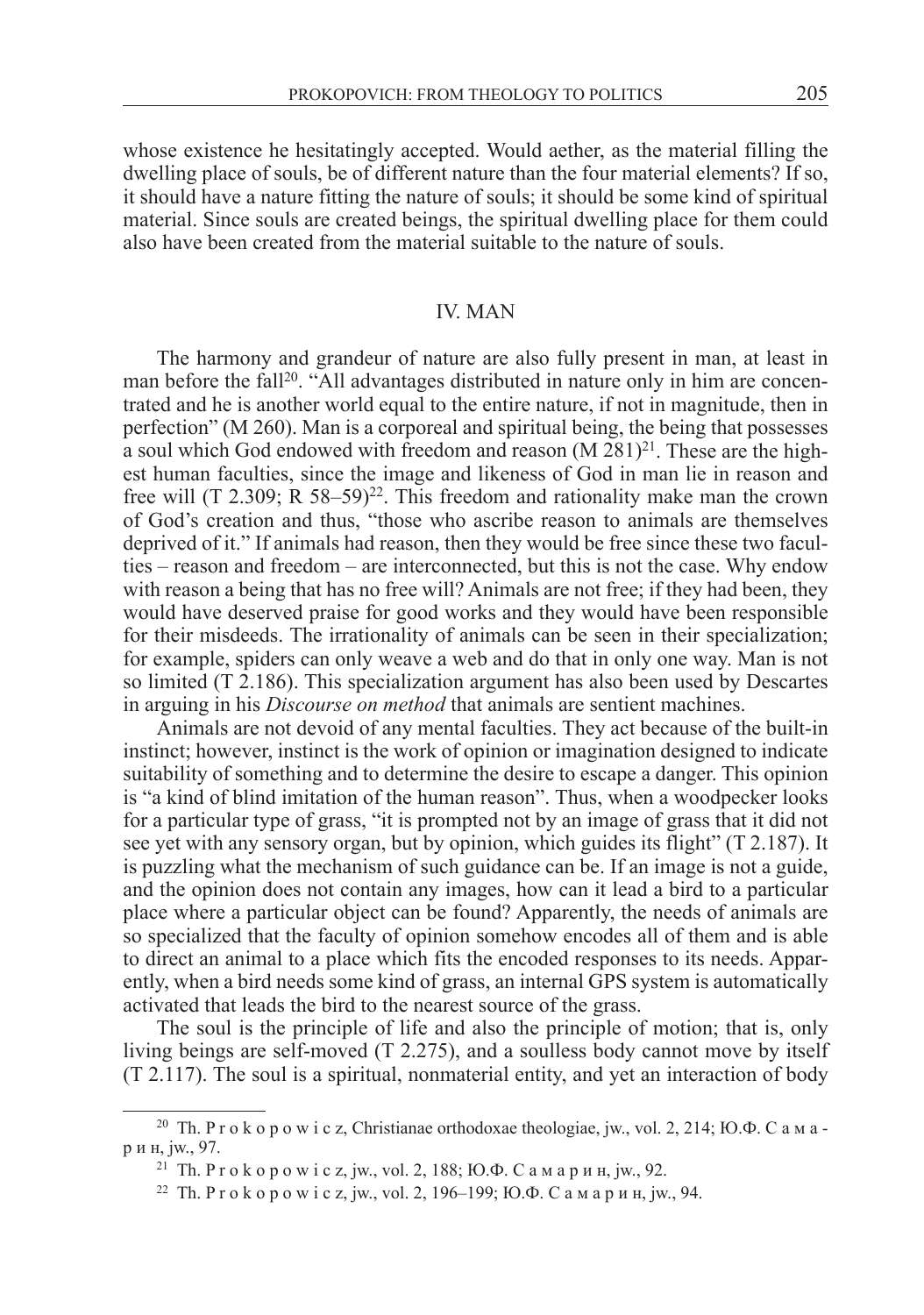and soul is possible so that some thoughts in the mind result from motions of the body and some motions of the body from thoughts (T 2.117). This is done through the animal spirits that are emitted from the brain and used by the soul to control nerves and arteries (T 2.273).

Immateriality of the soul must be kept in mind when approaching some philosophical problems of the mind-body interaction. For example, if it is said that the entire soul is in the entire body and the entire soul in all its parts, then when raising one hand and moving down another hand, the entire soul rises and moves down at the same time  $(T 2.198)$ . However, the soul, which is the spirit devoid of matter, has no relation to the motion of the body and does not require the different places for mutually opposed motions. There is no left or right in the soul, no before or after, but something can only be close to it or distant from it; and because "the inherent simplicity of the soul excludes such differences regarding space, the spirit as a whole can be observed from all sides". Therefore, when hands are moved, "the soul does not move [...] and is not a subject of bodily motion, and it changes place by some internal impulse that is proper to its nature. We do not know and are unable to understand this impulse just as [we are unable to understand] most of other wonders of immaterial nature [...] like, for instance, whether the entire soul is in the whole body and, separately, in organs" (T 2.199). The mind-body interaction obviously exists, but the nature of this interaction is bound to remain obscure to us. This, presumably, is because having the insight into spiritual truths is impeded by the carnal side of humans. It is worth noting that, without discussing it, Prokopovich referred to the simplicity of the soul, which was not quite relevant in the context of spatial localization of the soul (more relevant is the statement that the spirit does not have magnitude the way bodies do, T 2.225). However, the simplicity of the soul was traditionally important in arguments for immortality of the soul, beginning with Plato.

God is a providential God, maintaining the existence and workings of the mechanism of the world, which poses a problem with the existence of sin. According to Prokopovich, God acts with people, but He is not responsible for their sins. This is because "God acts through causes and not through His own being [...] and secondary causes do only by his instruction and command what is needed. For instance, it is said that the earthly masters act through their subjects, which means that the primary cause is acting along with secondary [causes]. God would act directly if he acted entirely independently like he did when creating the world" (T 2.169). "Secondary causes act by their own power given them by God, although this power cannot act without God's support" (T 2.170). The explanation seems to be made at the cost of the proximity of God to the world. In Plato, the Demiurge submitted continuation of his creation to the gods and then withdrew from the world. In Prokopovich, God submitted the continuation of the creation of or molding of the world to secondary causes which were infused with the power of acting. Did He withdraw from the world? It seems that Prokopovich, not to fall into deism, wanted the constant presence of God in the world. The claim can be defended by stating that God maintains the world not by His direct action in each event in world, but by maintaining the workings of natural laws. How these laws are applied by rational beings – by humans – is up to them, up to their free choice and their wisdom. God is in direct charge of maintaining the laws but allows people to misapply and misuse them and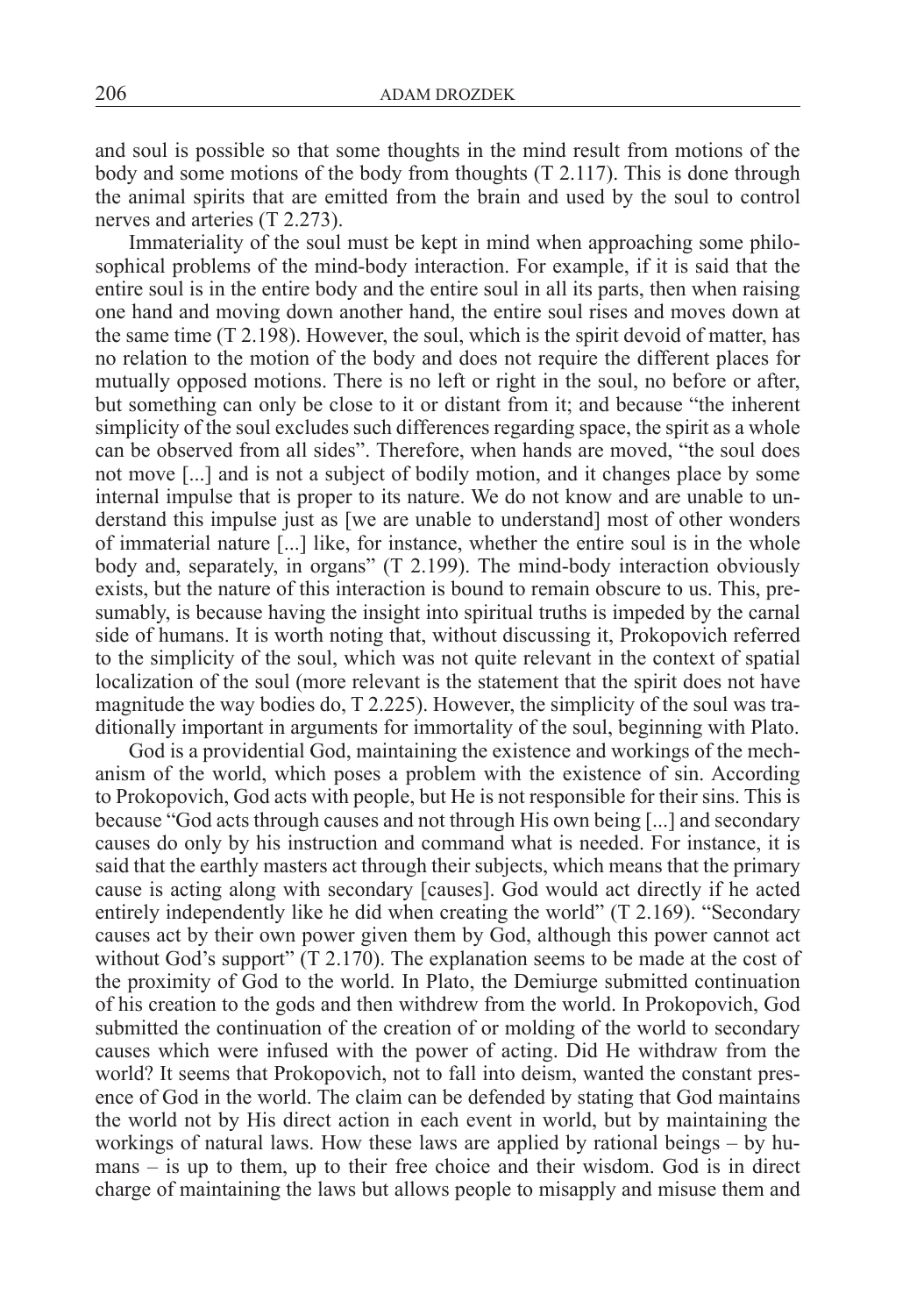in that sense, He is not responsible for the sin, although there would have been no sin if He had not kept the mechanism of the world going.

## V. This world and the next

The goal of human activity is happiness (T 2.507, 509). The good is what is suitable to someone (T 2.510). "Since man consist of the soul and the body, then in order to be happy, the state of both of them has to be good. Therefore, he has to have excellent reason, immaculate will, and have a healthy body, under which name [– health –] should be understood orderliness and beauty<sup>323</sup>. "Human happiness consists in the perfect abundance of what is needed and pleasant for living. This includes, in particular, comfort, beauty and pleasantness of the place [where we live], wholesome air, healthy food, the fertility of earth, etc."24. That is, material needs have to be reasonably met, including living comfortably in a healthy environment and relying on the abundance of the fruit of the earth. More importantly, spiritual needs have to be met as well. This includes good education of all children. That Prokopovich treated education very seriously is testified by a school he established and supported from his own pocket in which 160 orphans and poor children were educated<sup>25</sup> and by his active involvement in the development of the Academy of science that was established in 172426.

Happiness is the goal of this life, but even more so, happiness is the goal of the afterlife. In the traditional Orthodox way, Prokopovich saw two possible avenues for the departed: eternal salvation or eternal perdition. There is no middle way, and no purgatory (R 66). The prospect of either the heavenly abode or hellish destination is real, final, and everlasting. Heaven is eternal and so is hell, notwithstanding Origen's claim (M 232). This provides a twofold inducement for choosing salvation: the attraction of heavenly bliss and a fear of infernal perdition.

An inducement is the goodness and, most of all, beauty which lead us to the love of God. Faith and natural reason teach that God is infinite goodness and ineffable beauty (M 256). The beauty of the world came from God, and if we admire this earthly beauty we should realize that the beauty of the divine realm is infinitely more dazzling (257). There is a measure of equality in heaven. "The eternal life will be one and the same to all, only the glory will be different and unequal, greater or smaller in life, that is, in the eternal kingdom, which is one" (R 67), "different levels of glory and joy, differently measured by the virtue and works"  $(73)^{27}$ . It is unclear

<sup>&</sup>lt;sup>23</sup> Ф. Прокопович, Богословское учение о состоянии неповрежденного человека или о том, каков был Адам в раю, Москва 1785, 1–2; B.M. Н и ч и к, jw., 138.

<sup>&</sup>lt;sup>24</sup> Ф. Прокопович, jw., 91; В.М. Ничик, jw., 139; С 28. The phrase "wonderful air, healthy food, the fertility of earth" comes from a prayer said by a diakon during church service.

<sup>25</sup> B.M. Н и ч и к, jw., 115–116.

<sup>26</sup> Tamże, 117.

<sup>&</sup>lt;sup>27</sup> In this, Prokopovich followed John Chrysostom who had stated that "although all the saved will be in the Heavenly Kingdom, all will not receive the same reward, and although all sinners will be in hell, not all will endure the same punishment", (Homily 41 on the First letter to Corinthians).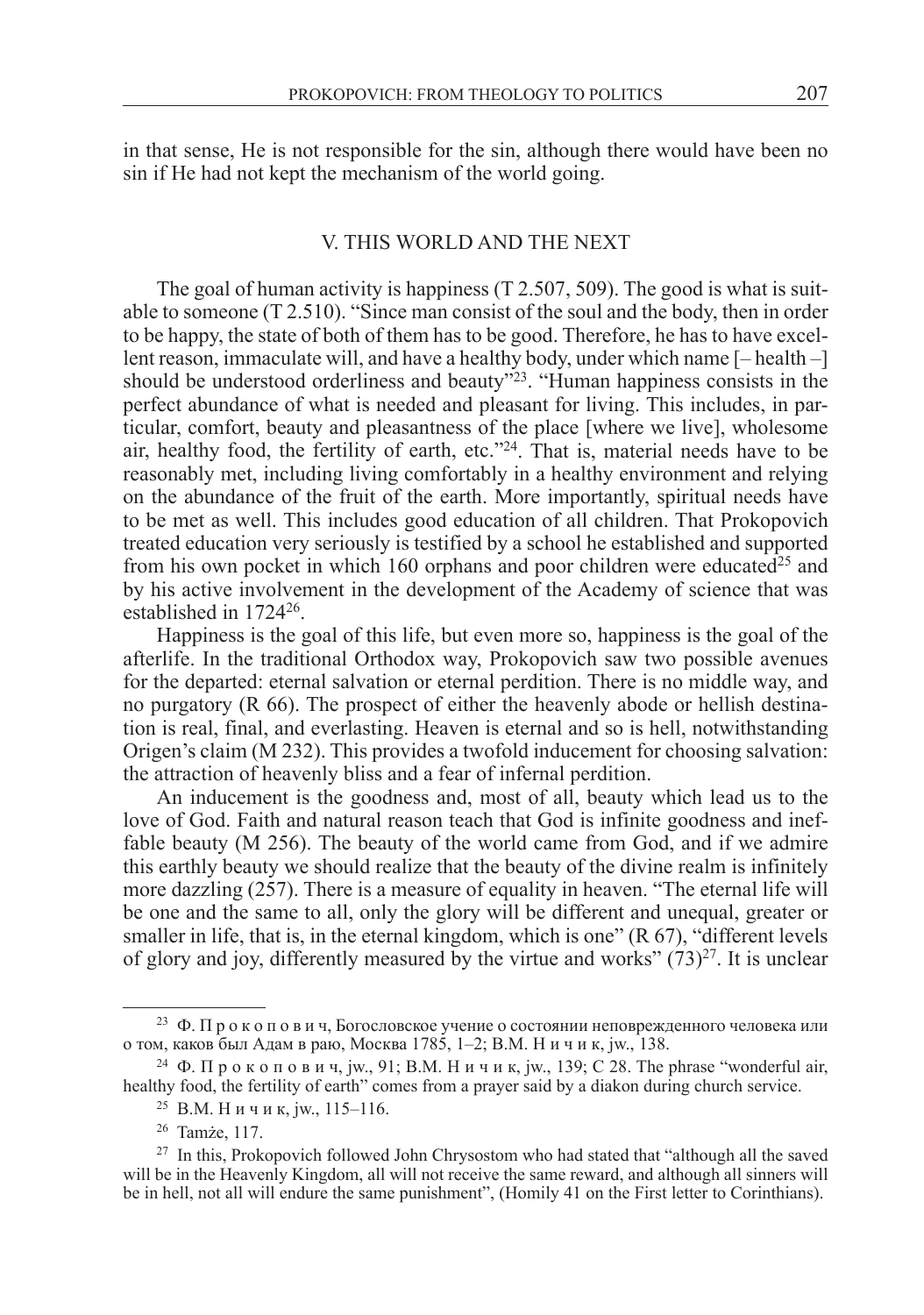in what consists the different levels of glory, but the level of joy apparently will be allotted in accordance to good works.

On the other hand, we should be afraid of the possibility of not being admitted to heaven. The saints and prophets were afraid of death; so much more should be ordinary sinners (M 254). Incidentally, this fear is apparently not quite effective since people do continue to sin. However, Chrysostom was right in saying that although we know about punishment after death, the world is full treachery, thievery, etc.; what would the world be without knowledge of the punishment after death? (268).

The recipe for salvation is simple and yet so difficult: do not sin. It would be easy to avoid a sin if we kept in mind that God is everywhere present and sees everything (M 244), that He stands next to us and sees even the smallest things and counts all infractions (Ps. 139.3) (246). However, since we are sinful, and only Christ's life was without blemish, we need to have a way of expunging our sin without procrastination. This is possible. Mistaken are Calvinist theologians who teach that in the corrupted human nature natural drives cannot be overcome (269). Who delays repentance until death will never do it. Conscience can be cleansed by "the holy confession, heavy sighing, bitter tears", that is, by humility and contrition, whereby an entry can be obtained to the eternal heavenly kingdom (256). We should remember that Christ – who is "true God and one with Father and the Holy Spirit"  $(R 47)$  – suffered and died "for us, for our salvation, for the love of us" (M 266), thereby opening the door to salvation for everyone. People are justified through Christ "before the heavenly Father, that is, they receive forgiveness of sin and thus they will have peace with God in their conscience through faith in Christ, the Son of God, the Savior of the world, who is the only one who can gain for us, sinners, access to and boldness toward God through His blood and death"  $(R\ 32-33; C\ 33, 36)$ . He is the only way and we are saved only through Christ (R 49; T 3.259–263). This is all-sufficient since salvation cannot be earned by good works (R 72, 74); good works can only earn a better reward, but not the reward itself<sup>28</sup>.

Hell is described in almost Dantean terms by specifying different levels of punishment depending on the seriousness of sin: "punishment of sinners according to the measure of their impurity is not the same, but the eternal fire and eternal death is the same to them"  $(R\ 66)$ ; apparently, all sins are equally serious in that they result in eternal punishment but not equally serious in that they result in a gradation of punishment. There are also different types of suffering. The first type of suffering is infernal fire (M 232) used to torment the worst sinners, blasphemers, sacrilegers, heretics (233). The second torment is the memory of good times on earth (234). The third torment is the fact that it goes on eternally (236; C 34, 36).

How can God, who is love, sentence anyone for punishment that never ends, although the sinful life was of limited duration? That is what is required by the infinite purity of God since the seriousness of sin does not depend on its kind or magnitude, but on the kind and magnitude of the lawgiver, who is God. Therefore, "sin is mortal and serious also in the small, it is as big as God Himself who is harmed when

<sup>&</sup>lt;sup>28</sup> In Samarin's rendition, through his deeds, man "only gives to God what is due, like a slave to his master; besides, the deeds are always imperfect since, in this world, man cannot free himself from sin", Ю.Ф. С а м а р и н, jw., 139.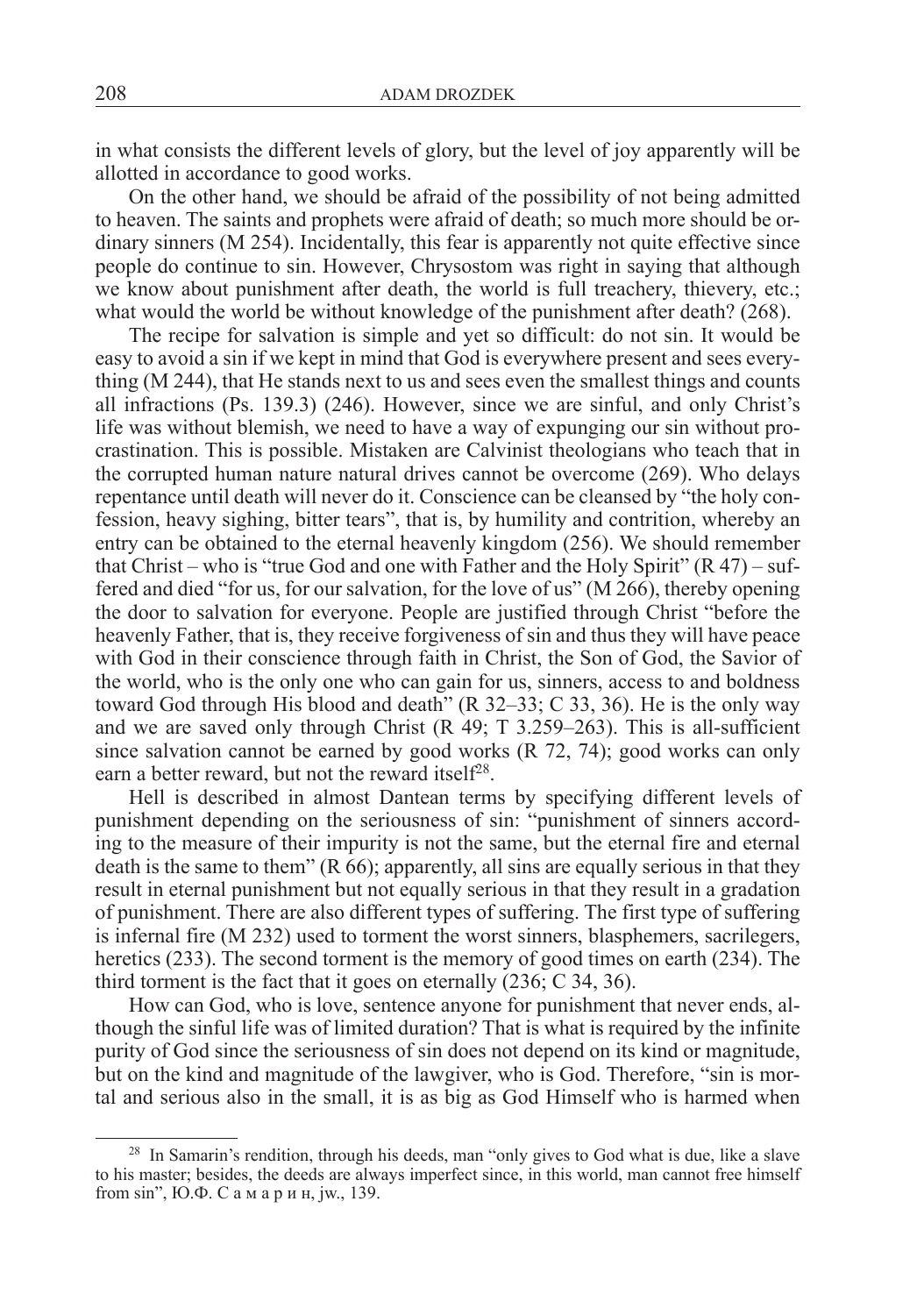a man is harmed" by someone's sin  $(R 42)^{29}$ . And God can take it: He endured the sight of His Son on the cross; He will also endure the complaints of those in hell. "He will even rejoice and mock at the perdition of the lost" (M 238). Also, it seems that, in Prokopovich's grim estimation, there will be a great deal of divine mocking since there are more lost than saved, as apparently indicated by the statement that many are called and few are chosen (Mt. 22:14) (285). How many and how few? Reason teaches us that the number of the lost will be far larger than the number of the saved (287). Consider the flood, when only eight people were saved, and Sodom, when only three people escaped the destruction (288). Also, from the original number of people who left Egypt, only Joshua and Caleb reached the promised land (289). Moreover, Chrysostom assessed that from among some 100,000 inhabitants of Antioch only 100 would be saved (296). "Only in the Orthodox church, like in a safe harbor that is secured all around", can people be safe from perdition, and yet, even there, since "not only deeds without faith but also faith without deeds [...] do not help in anything", many fall out as heretics or as hypocrites (294)<sup>30</sup>. In fact, if Prokopovich's estimation is taken at face value, not even one percent of people would make it to heaven, and thus the churches are filled with people who, with only rare exceptions, are heading straight to hell. With such skewed odds, it would be interesting to see in which group Prokopovich would count himself. Probably caught up by the moment of preaching, he also stated that all people born in 5,000 years since the creation of the world until the birth of Christ were sent to hell (291). On the other hand, he acknowledged that Enoch was spared that fate (seemingly because he was marked for a battle with the Antichrist, M 244), and he would also very likely have considered Abraham, Moses, Joseph and a few other figures to be designated for salvation (would Moses and Elijah were let from hell to converse with Christ as witnessed by Peter?). Those, who did not and do not know the law of God have no excuse since the law is written on the tablets of their hearts (R 30), i.e., people have conscience that in the absence of the written law should be their guide. Ignorance is just not an excuse (32), since the law of God is obligatory to all people, including unbelievers (40). On the other hand, as Prokopovich agreed, Christ is an offering not only for our sins, but also for sins of the entire world  $(1$  John 2:2)  $(R 45, 51)$ ; could this offering be also claimed at least by those who never heard the Christian message of salvation?

### VI. The church and the state

Relatively early Prokopovich gave more and more attention in his speeches and writings to political matters. During Peter I's visit in Kiev in 1706, he gave a sermon

<sup>&</sup>lt;sup>29</sup> Th. P r o k o p o w i c z, Christianae orthodoxae theologiae, jw., vol. 2, 309; IO. $\Phi$ . C a M a р и н, jw., 108.

 $30$  The Russian Orthodox Church is "the one and only Church in which there, is hope of eternal salvation and outside of which no one can be saved",  $\Phi$ .  $\Pi$  p  $\Phi$   $\kappa$  o  $\Pi$  o  $\Phi$   $\Pi$   $\Pi$ ,  $\Phi$ ,  $\Pi$ ,  $\Phi$ ,  $\Pi$ ,  $\Phi$ ,  $\Pi$ ,  $\Phi$ ,  $\Pi$ ,  $\Phi$ ,  $\Pi$ ,  $\Phi$ ,  $\Pi$ ,  $\Phi$ ,  $\Pi$ ,  $\Phi$ ,  $\Pi$ ,  $\Pi$ ,  $\Pi$ ,  $\Pi$ ,  $\Pi$ , 3, 312; O. T. della C a v a, Sermons of Feofan Prokopovič: themes and style, PhD diss., [New York:] Columbia University 1972, 28.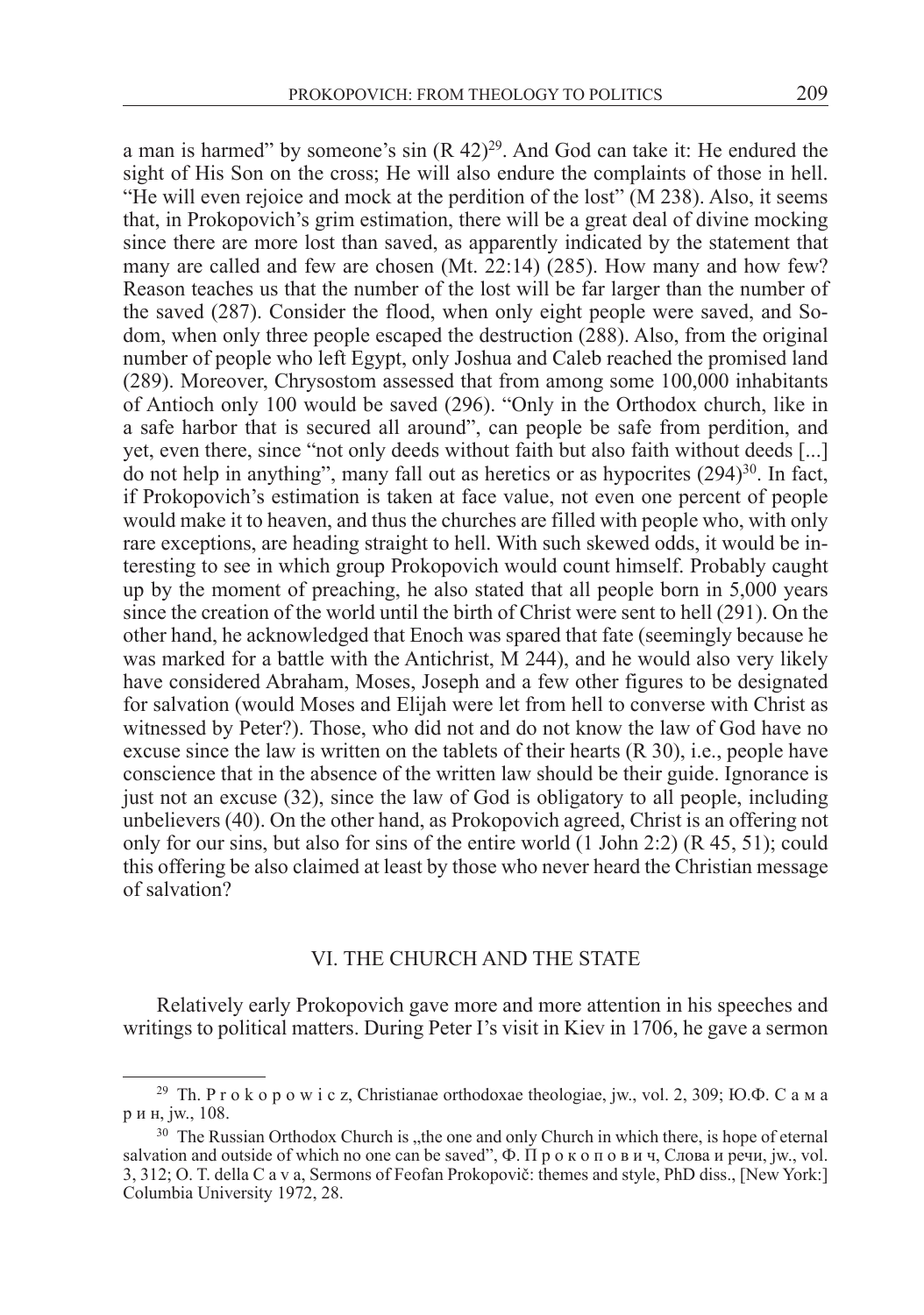which attracted the tsar's attention with his nontraditional – with little references to the antiquity – way of extolling the office of the tsar and then in 1709 after Peter's victory in Poltava. He was invited by the tsar in 1711 to the campaign against the Turks and eventually summoned to Saint Petersburg. Soon after his arrival to Petersburg in 1717, he set about to write a relatively slim work which became his most widely known legacy, *The spiritual regulation*. The *Regulation*, published in 1721, set out a new administrative order for the clergy along with rules and plans for the clergy. It established the office of the Spiritual College to oversee the spiritual matters according to the models of the Lutheran synods of the West, "a spiritual conciliar administration" to "govern all spiritual activities within the All-Russian Church" (D 6/3). The highest office of the patriarch, which has been vacant since 1700 after the death of the patriarch Adrian, was effectively abolished (the office of the patriarch was restored briefly in 1917 and then in 1943). The name of the College was changed after just one meeting to the Most Holy Ruling Synod, and its members, just as all the clergy, had to take an oath of loyalty to the tsar. Prokopovich became in 1721 a vice-president of the Synod frequently becoming a dominant voice in its proceedings. Prokopovich's role in all this was to provide a theological justification for the expansion of power of the tsar, which reduced the role of the Church to an organ of the state.

Prokopovich, an author of a textbook on rhetoric, was usually very careful in phrasing in theological terms the claims of the tsar. The main problem was that the church was an important institution and Orthodox faith was very important to Russians. Although Peter I not infrequently enforced his reforms without any regard to the popular opinion and manifested disdain to the church, Prokopovich proceeded more cunningly by trying to fit the new political order within the traditional faith using Biblical arguments, statements made by the Church fathers, but also, in the spirit of the time, referring to the natural law (P 135, 139, 163; S 82/19–20).

In his *Primer for youth*, a widely used<sup>31</sup> catechism for providing basic religious education for children  $(C 1-37)$ , but also for instilling the virtue of obedience to the tsar, Prokopovich included the following statement in his explanation of the Creed: "I believe in one, holy, conciliar and apostolic church, I place my entire trust on its head, the one Christ: I confess the church that is the community of orthodox Christians who have dogmas and teachings as handed down to us by apostles and as illuminated by the ecumenical councils of pastors, I confess that there is in the holy church the spiritual leadership, the pastoral office of bishops and presbyters, who took upon themselves the power and obligation to bind and loose sins in the name of the Lord, to give sacraments, and to teach people the way of salvation"32. In this definition, only Christ is named the head of the Church, not a pope, not a patriarch, not a tsar. In the *Regulation*, the tsar is called the highest judge of bishops and their guardian: "the final judge of the Spiritual College" (D 11/6) and a "guardian of the

 $31$  П. В е р х о в с к о й, jw., vol. 1, 393.

<sup>32</sup> C 35; H.-J. H ä r t e l, Byzantinisches Erbe und Orthodoxie bei Feofan Prokopovič, Würzburg: Augustinus-Verlag 1970, 99.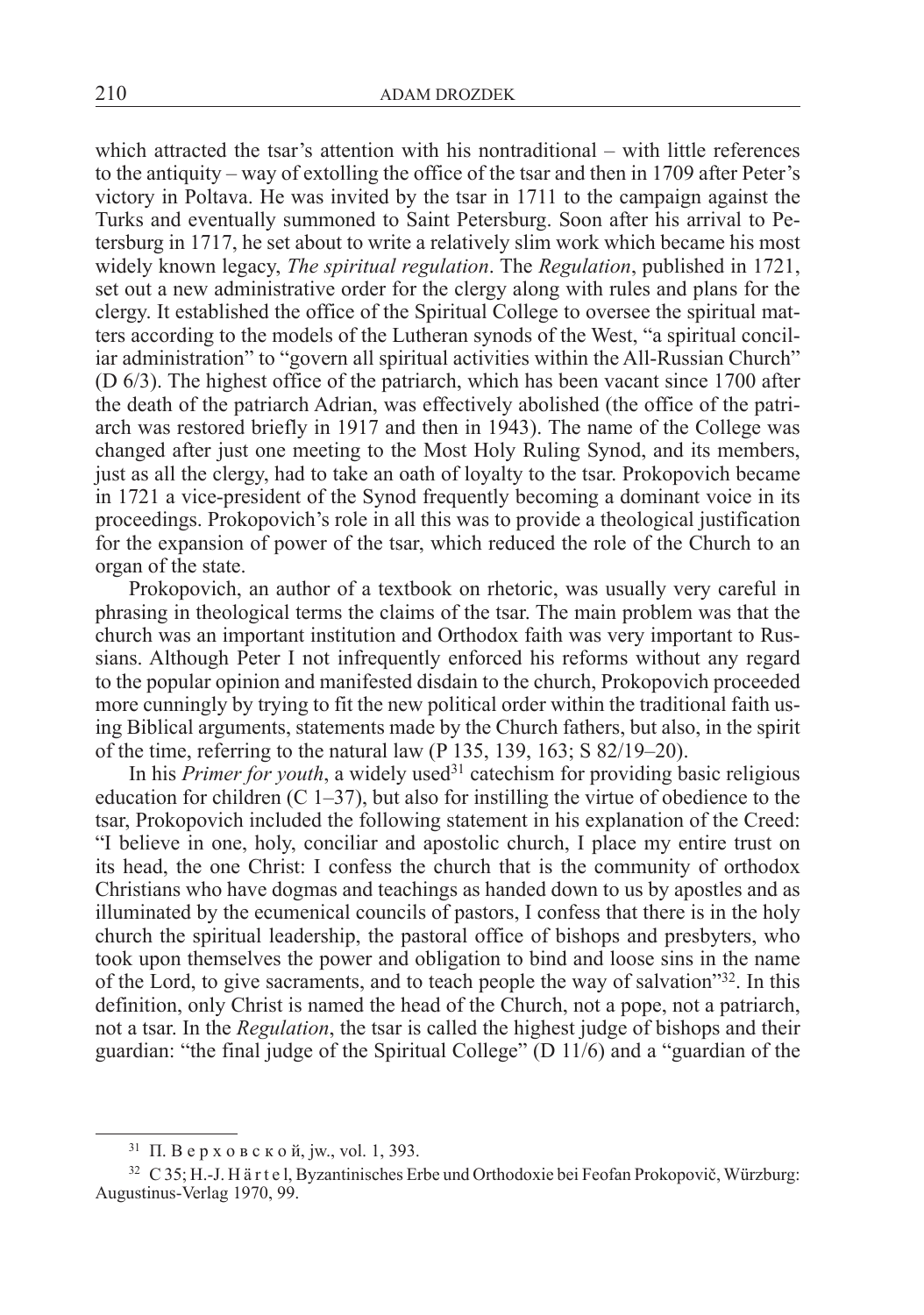true faith and of all good order in the Holy Church" (D 28/8). Only Christ is the tsar of the Church<sup>33</sup>. If this is not enough, the tsar is also called a bishop.

Since "bishop", i.e., "*episcopus*" means overseer or supervisor, the Christian rulers "can call themselves not only bishops, but also bishops of bishops" because "the ruler, the highest authority, is a perfect, ultimate, highest, truest overseer, that is, the one having the power of ruling, of ultimate judgment, and of punishing over all the ranks and authorities subject to him, both secular and spiritual [...] and since his sovereign overseeing is established by God also over the spiritual rank, thus each highest lawful ruler in the realm of his rule is truly a bishop of bishops"34. How seriously can this argument be taken? Bishops and presbyters are priests (D 66/47); would thus each ruler become a priest? Prokopovich would not go that far. He explained that the tsar is a ruler over merchants, himself not being a merchant, so he is  $\alpha$  ruler over bishops, not performing the duties of a bishop<sup>35</sup>. However, Prokopovich did not call the tsar a merchant of merchants, so his explanation is duplicitous. He did want to create more and more of an aura of sacredness around the tsar and had no theological qualms in ascribing to a tsar the title of a bishop.

The fact that ecclesiastical reform is performed follows Biblical examples (D 6/3). Each member of the Synod should swear "to be faithful, good, and obedient slave (раб) and subject to the natural and true Tsar and Sovereign" (D  $11/6$ ). "As for whatever concerns damage, harm, or loss to His Majesty's interests", each member should swear to "strive by all possible means to avert it and not to tolerate it" (D 11/6). By having the collegial clerical body instead of one patriarch, a possibility of making errors is reduced. Incidentally, when arguing why conciliar administration is better than having a patriarch, Prokopovich mentioned the tsar and his advisors (D 29/9), but clearly, the position of these advisors vs. the tsar is incomparable to the positions of members of the College. The tsar remains autocratic; there is not autocracy in the College. The president of the College is subject to the judgment of his peers, which would not be the case when "a single despotic pastor governs" (D 32/12), but Prokopovich did not have any concern about the possibility of the rule by a single despotic tsar.

Among the many rules for the clergy, the *Regulation* lists four major topics that should be covered by preachers: repentance, regeneration of life, "respect for the authorities, especially the supreme authority of the Tsar, " and obligations of every class (D 63/43). Also, when some infractions of authorities are known to preachers, they should not be mentioned in front of the congregation, and, in fact, preachers should refrain from any open criticism of authorities (D 63/44). Preachers have to enforce obedience to the tsar through their preaching but never openly point to his erroneous decisions or questionable actions.

 $33 \Phi$ . Прокопович, Слова и речи, Санкт-Петербург 1760, vol. 3, 335; Н.-Ј. Н ä r t e l, jw., 100.

 $34$  Ф. Прокопович, Розыск исторический [1721], w: П. Верховской, jw., vol. 2, 3.13; П. М о р о з о в, jw., 256; Ф. П р о к о п о в и ч, Слово на похвалу блаженныя и вечнодостойныя памяти Петра Великаго, in his Сочинения, 138.

<sup>&</sup>lt;sup>35</sup> Ф. Прокопович, Розыск исторический, jw., 3.13–14.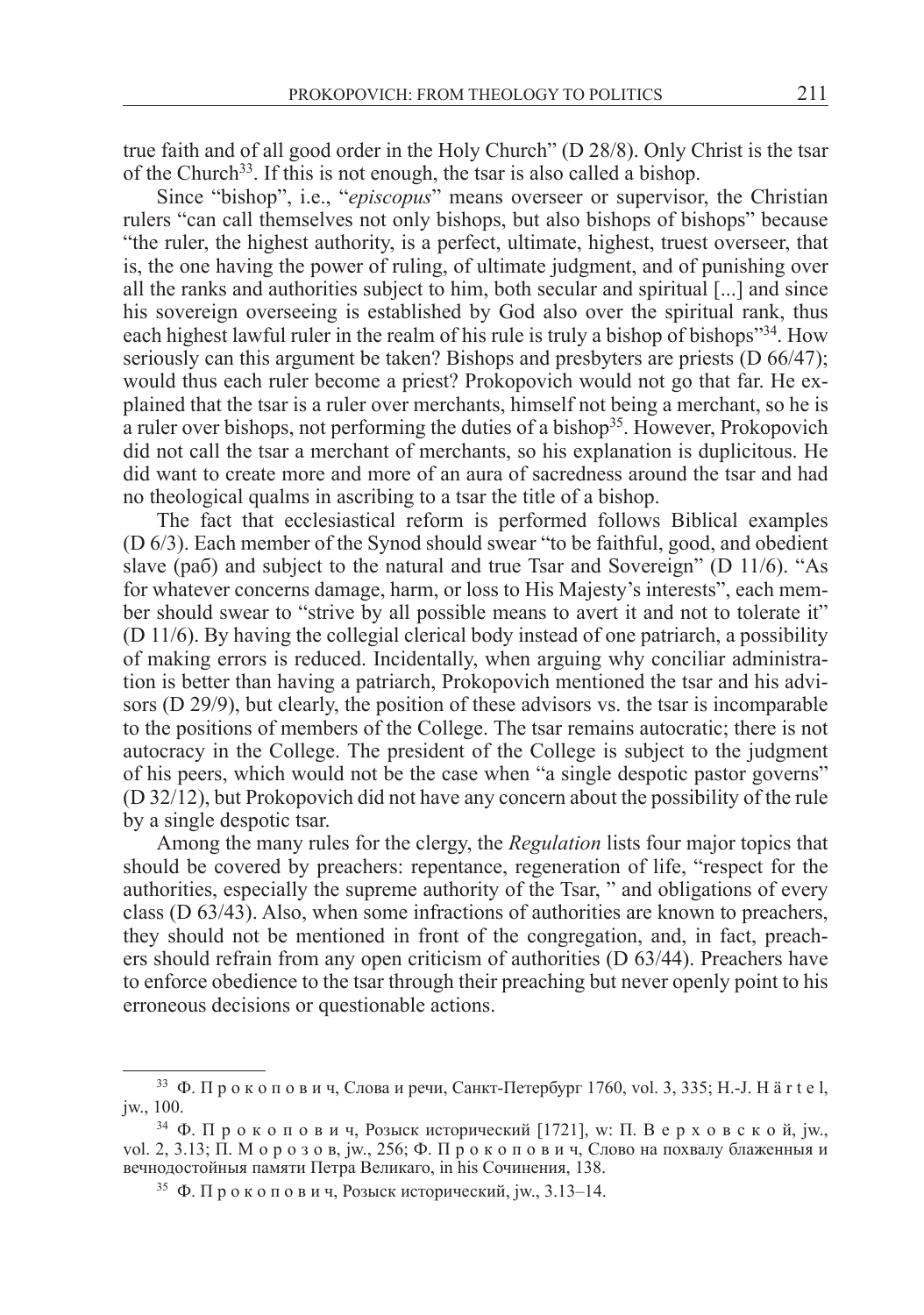Defying the Orthodox faith must not be tolerated. Schismatics can be recognized by not taking communion at least once a year (D 67/48). They should be reported to the authorities and should not hold any spiritual or civil position, since they could continue to perpetrate an evil of dissension to the detriment of the tsar (D 69/49).

Any prospective priest has to take an oath of loyalty to the tsar, most controversially, to reveal any rebellious intentions revealed during confession (D 84/59). The requirement is hedged in the condition that such a confession was not followed by repentance and was made with an intent to gain the priest's assent to a nefarious deed (D 85–86/60). Prokopovich seems to have purposely confused the issue. If some rebellious plan is revealed to a priest with no intention of repentance and with an intention of winning the priest over to a wicked plan, this is more of a conversation than a confession, or rather, it is a confession in a broad sense when one person is saying something surreptitiously to another. Prokopovich seems to have required here<sup>36</sup> that a rebellious plan revealed to a priest in *any* situation should be reported, even during a genuine confession. Who is to know that a repentance is genuine, not faked for the sake of avoiding being reported? And what would happen to a priest who would not report a rebellious plan, and the plan was carried out? Would the priest's inaction be lightly forgiven if he said that he thought the perpetrator's repentance had been genuine? At best, the priest would ponder this problem in Siberia.

Why should the clergy and, in fact, anyone, be obedient to the tsar? Since this is a Christian not merely civil, but also a religious obligation. "The basis of government is the law of God, [...] ecumenical councils, and civil statutes which agree with the word of God" (D 27/7). Also, as argued in the 1718 "Sermon on power and honor of the tsar", the power of a ruler comes from God, and any disobedience to the ruler is a sin against God and should be punished now and will also be punished after death (S 77–78/16). There are explicit statements in the Bible that urge obedience to authority, in particular Romans 13. However, there are other passages with which an indiscriminate obedience should be balanced. Prokopovich explained away one of them that states that what is highly esteemed among people is an abomination in the sight of God (Luke 16:15) by stating that it refers to pride (S 80–81/18–19).

Obedience is due not only to good powers but also to the perverse and faithless, in which Prokopovich referred to apostle Peter's urging that slaves should be obedient to good and to bad lords (1 P. 2:18) (S 86/23). True, the apostle referred to slaves only, not to citizens, but the oath of the Synod members explicitly required them to swear allegiance as slaves. Thereby, Prokopovich gave a free reign to the tsar who could do pretty much anything and yet citizens should obey him for the fear of eternal punishment. Prokopovich did not quote the apostle Peter's statement made in front of the Sanhedrin that one should listen to God rather than to man, any man (Acts 5:29). In Prokopovich political theology, if a ruler goes rogue, the ruler should not be blamed, but rather his subjects, since a tyranny is not merely allowed by God, but it is sent as a punishment for sins of the people<sup>37</sup>. Therefore, they should endure such an ordeal not only without criticism, but even "without secret grumbling, and

<sup>&</sup>lt;sup>36</sup> Admittedly, this was done at a specific urging of Peter I (D 84 note 9/115 note 106).

<sup>37</sup> Ф. П р о к о п о в и ч, Слова и речи, jw., vol. 2, 182; H.-J. H ä r t e l, jw., 84–85.